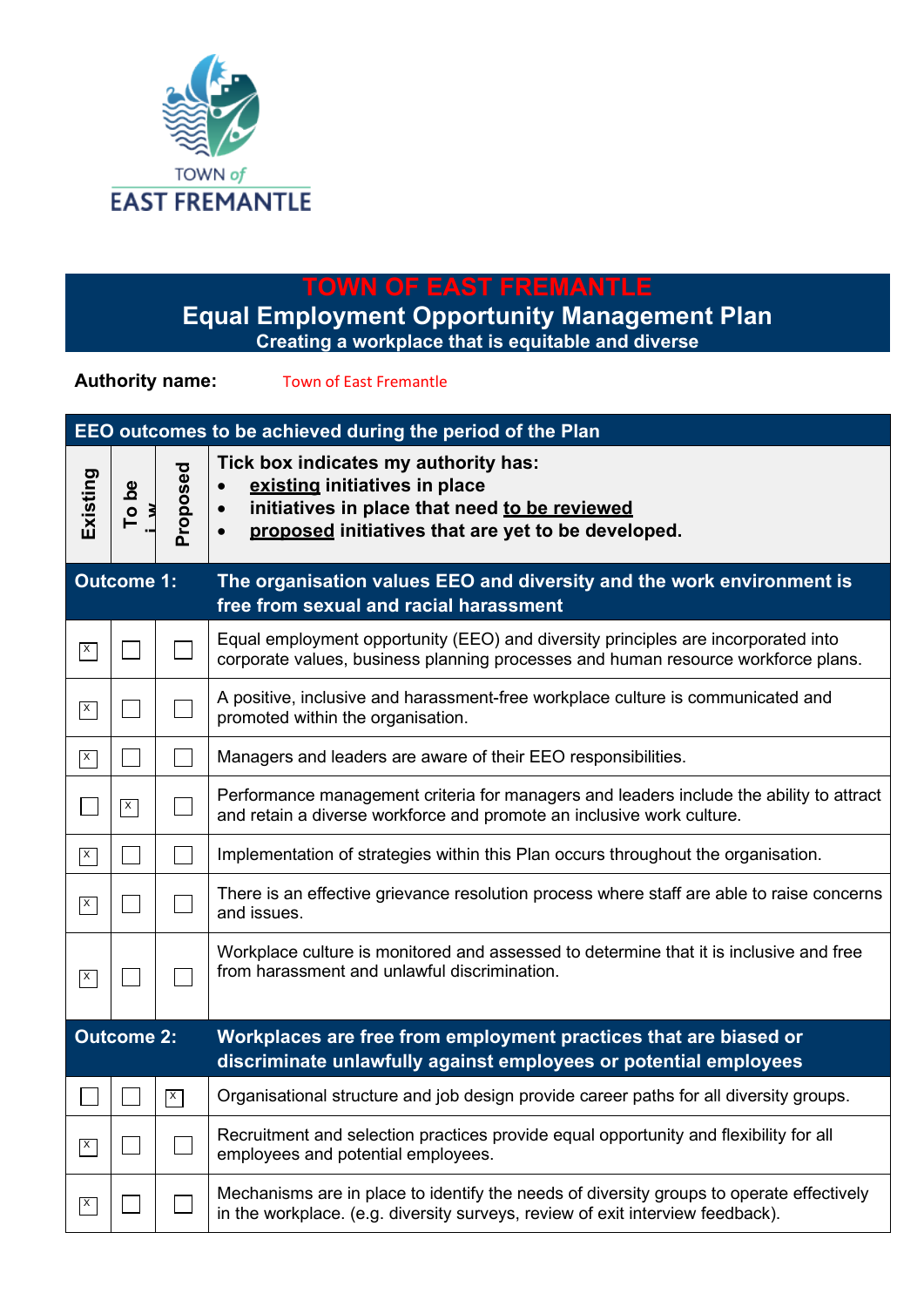| $\vert x \vert$   |                   |                      | Retention practices are in place to identify, develop and retain staff from all diversity<br>groups (e.g. induction processes, training and development opportunities, working<br>hours and conditions, flexible work options and performance management).                                                                                                                                                                                                                                                                                                          |  |  |  |  |
|-------------------|-------------------|----------------------|---------------------------------------------------------------------------------------------------------------------------------------------------------------------------------------------------------------------------------------------------------------------------------------------------------------------------------------------------------------------------------------------------------------------------------------------------------------------------------------------------------------------------------------------------------------------|--|--|--|--|
| $\sqrt{x}$        |                   |                      | The organisation monitors and assesses employment practices to ensure they<br>contribute positively to attracting and retaining a diverse workforce.                                                                                                                                                                                                                                                                                                                                                                                                                |  |  |  |  |
| <b>Outcome 3:</b> |                   |                      | Employment programs and practices recognise and include strategies for<br>EEO groups to achieve workforce diversity                                                                                                                                                                                                                                                                                                                                                                                                                                                 |  |  |  |  |
| $\vert x \vert$   |                   |                      | Demographic data is systematically collected to monitor and report on progress of all<br>diversity groups.                                                                                                                                                                                                                                                                                                                                                                                                                                                          |  |  |  |  |
|                   | $\mathsf{X}$      |                      | Diversity objectives are identified to define the workforce profile suited to the agency's<br>business needs.                                                                                                                                                                                                                                                                                                                                                                                                                                                       |  |  |  |  |
|                   | $\mathsf{X}$      |                      | Strategies are developed and implemented to attract, retain and provide career<br>development opportunities for the diversity groups:<br>People from culturally diverse backgrounds<br>Women in management<br><b>Aboriginal Australians</b><br>Youth<br>ГI<br>People with disability<br>Other (please specify): Click here to enter text.<br>H<br>(Different organisations have different priorities according to their existing diversity<br>profile and service delivery. The priorities for the organisation may not necessarily<br>cover all diversity groups). |  |  |  |  |
|                   | <b>Outcome 4:</b> |                      | Maintain a relevant and achievable EEO Management Plan through<br>communication, review/amendment and evaluation.                                                                                                                                                                                                                                                                                                                                                                                                                                                   |  |  |  |  |
| $\overline{x}$    |                   |                      | The Plan and its policies and programs are communicated to all staff.                                                                                                                                                                                                                                                                                                                                                                                                                                                                                               |  |  |  |  |
|                   |                   | $\vert x \vert$      | Each initiative/strategy/task is linked to a measure of success and a timeframe for<br>completion.                                                                                                                                                                                                                                                                                                                                                                                                                                                                  |  |  |  |  |
|                   |                   | $\boxed{\mathsf{x}}$ | The Plan is monitored, reviewed and amended to ensure strategies remain relevant to<br>the operations of the organisation.                                                                                                                                                                                                                                                                                                                                                                                                                                          |  |  |  |  |
|                   | $\mathsf{x}$      |                      | The Plan and its policies and programs are evaluated to determine the effectiveness of<br>the Plan.                                                                                                                                                                                                                                                                                                                                                                                                                                                                 |  |  |  |  |

## **CEO leadership statement**

It is with pleasure I present to you the Town of East Fremantle EEO Management Plan.

This EEO Management Plan has been developed in accordance with Part IX of the *Equal Opportunity Act 1984* and is aligned with the Director of Equal Opportunity in Public Employment's EEO and Diversity Outcome Standards Framework. Workforce diversity is a business imperative and is part of good human recourse management practice.

An inclusive and accepting workforce has benefits for all employees. A diverse workforce will attract and retain good quality employees, which translates into effective business decisions and effective service delivery. As part of our diversity strategy the Town has developed a draft REFLECT RAP which has been approved by Council to submit to Reconciliation for approval.

Our EEO Plan is the foundation for a working environment free from harassment and discrimination. Through the implementation of this Plan we will strive to build a workforce and supporting organisational culture that reflects the diversity of the greater community. Our EEO Plan is a live document that we will continue to develop and build on for our future success.

Equal Opportunity is mainstreamed in Councils Code of Conduct; Corporate Values Statement (Vision), 2017 – 2017 Strategic Community Planning, and our Values – Respect, Integrity, Teamwork, Empathy.

I encourage all staff to embrace equity and diversity within the organisation. We value EEO/diversity and aim to ensure that the work environment is free from racial and sexual harassment and that employment practices are not biased or discriminate unlawfully against employees or potential employees. Our